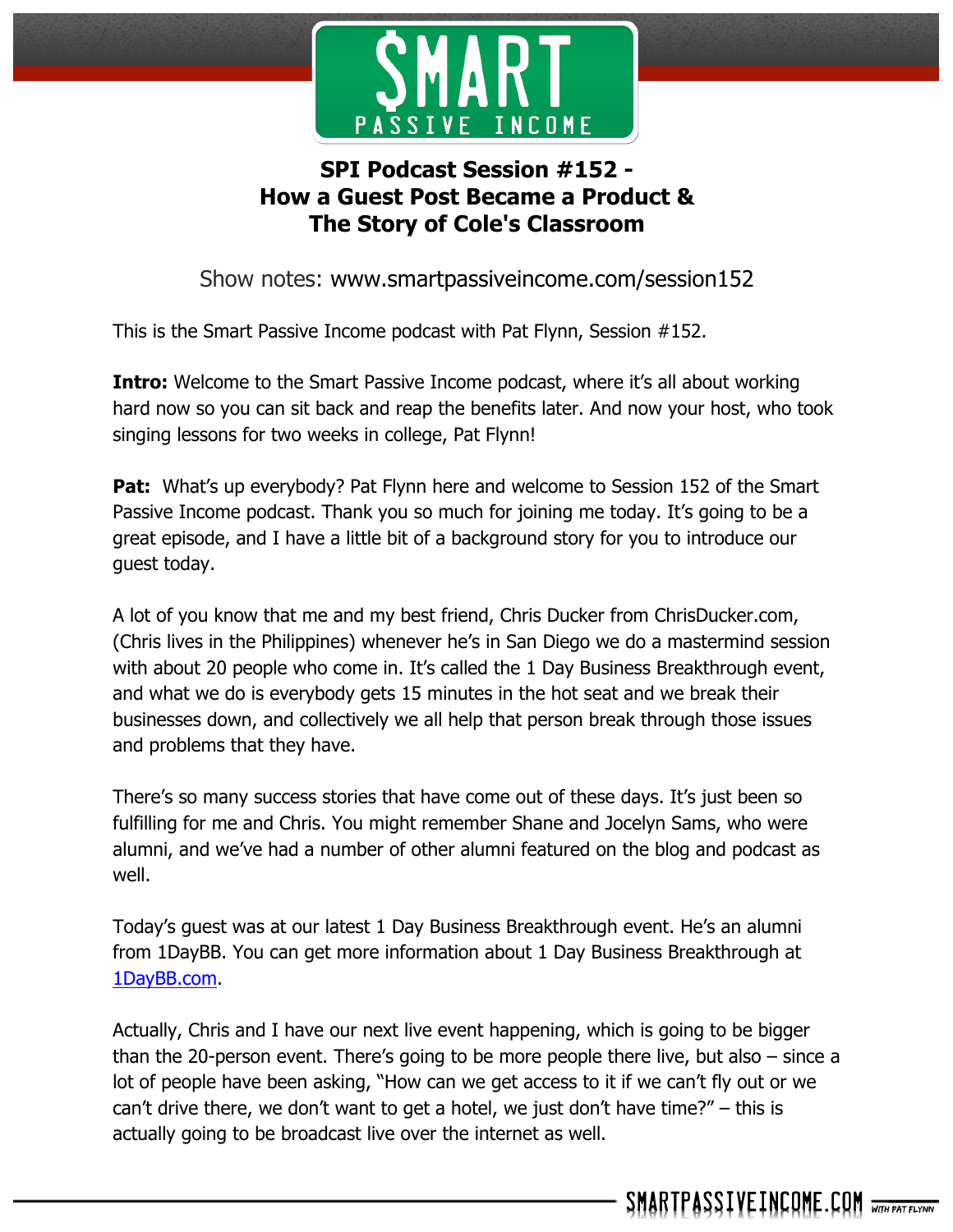

And if you're watching live on the internet, you'll be able to network and connect with other people as if you were there, too, so it's going to be really, really cool. Check it out. You can go to 1DayBB.com/live.

Our guest today is Cole Humphus and he owns ColesClassroom.com, which is a photography site. There are two things I remember from Cole and his day at 1DayBB with me and Chris. The first thing is just the way he got his business started and the way he monetized his business is a really interesting story, and he tells that story here about how it was really a guest post that someone else posted on his site that really took things off for him. We have a lot of lessons that can be learned from that, and how he's taken that and has grown his business since then.

By the time this episode goes live, I believe he will have just quit his job, so congratulations, Cole, if you're listening to this now. I think a lot of us at the end of this will want to congratulate you as well, especially knowing how well you're doing, too.

The other thing I wanted to mention about Cole that I remember is, because this is sort of a mastermind event, this 1 Day Business Breakthrough thing, anybody can participate and help each other out, and Cole is one of those standout students, I guess you could say, who was really, really outspoken with advice and tips and opinions and help with other people's stuff.

He was just so generous with his time and his effort of thinking about how to help other people. He's just one of those guys who when you meet him and just talk to him for a minute, you can already tell that this guy is just such a nice down to earth guy, and you'll hear that in this episode too.

So without further ado, let's welcome Cole Humphus from ColesClassroom.com.

=====

**Pat:** What's up? Welcome to the Smart Passive Income podcast, buddy.

**Cole:** Thanks so much for having me. This is awesome!

**Pat:** This is going to be super cool because we've met in person before and we've had dinner before. Actually, we first met at me and Chris Ducker's 1 Day Business Breakthrough event. You were one of the live attendees and, dude, you just killed it. What you have going on is so amazing. I can't wait to share what you are doing.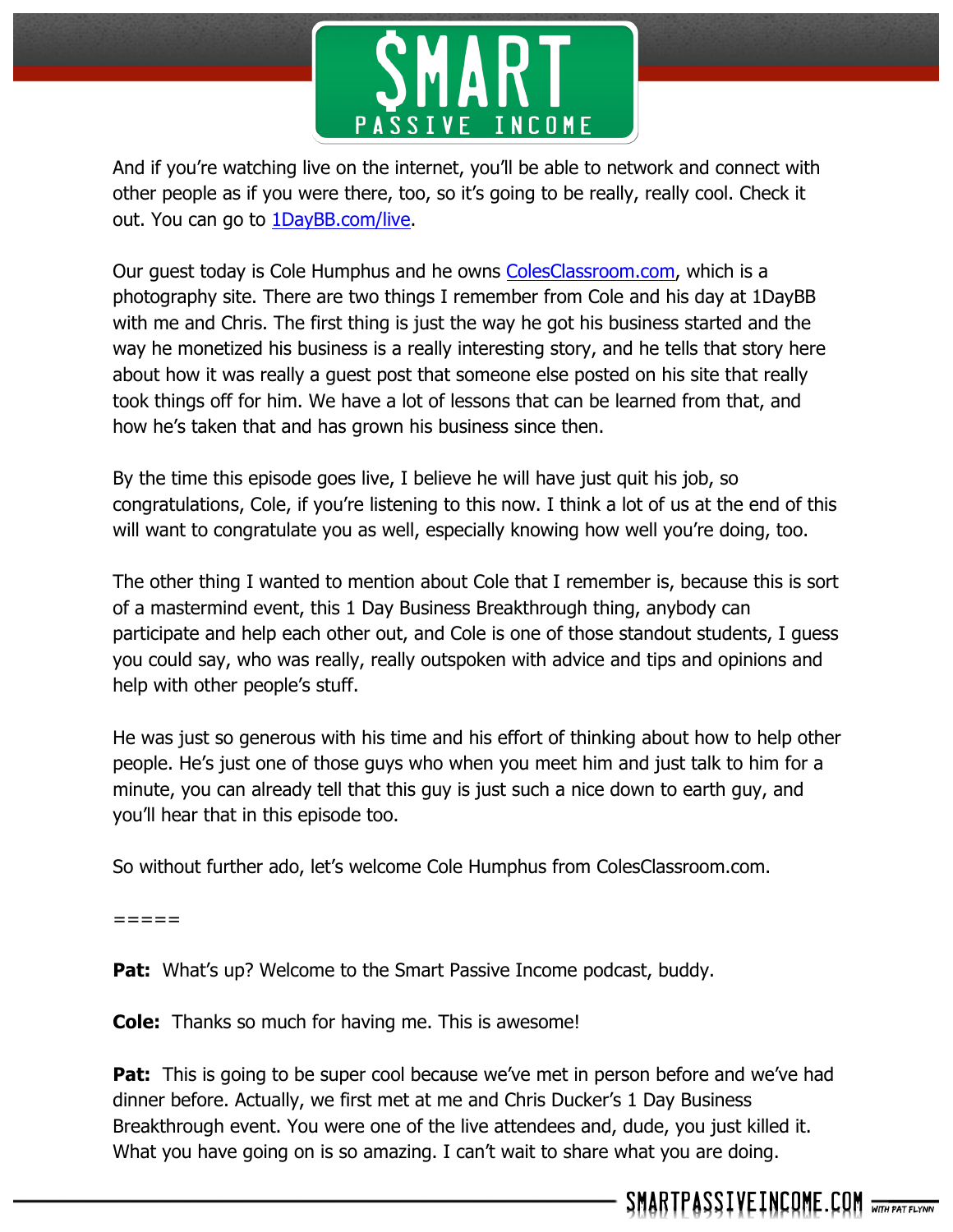

Why don't you introduce yourself and what you're doing online to generate income.

**Cole:** Sure thing. My website is ColesClassroom.com, and Cole's Classroom is all about making you a better photographer. Obviously there's a whole lot of people out there doing that, and I think one of the main differences between Cole's Classroom and other photography blogs is I'm really focused on community.

What I mean by that is not just having a place in a forum-type aspect with a group and all that, but really just focusing on giving that personal touch to my email subscribers, whether it's blog comments or emails, just really me myself getting involved to give that personal touch to an otherwise very distant online world.

As Cole's Classroom has grown, I've sort of started to narrow down the niche towards predominantly photo editing, but it's all out there and it's just been awesome.

I started in 2012, sort of the very end of 2012, and after a 6- or 7-month sort of slow grind, as you can imagine – and you recall probably those early days – once you get a little momentum it's awesome. I just love it and I can't wait to share everything I can about some of the initial success stories that I have with your audience.

**Pat:** Thank you again for being here. One thing I remember about you, Cole, is when you attended that 1 Day Business Breakthrough event you were so helpful and so giving to everybody else who was there, helping them with their businesses, sharing ideas, and just being so open. I can already tell this is going to be an amazing interview.

I want to go back to what you talked about, the first thing you said when I asked you what your business is. You started talking about the difference that you have in the photography space over everybody else, what your sort of unfair advantage is.

I want everybody to pay attention to that because it's so key, and it was just so cool to hear you say that that was the first thing, because even before you get into business you have to think about what's going to make yours different than everybody else's.

You talked about the personal touch and that's a great advantage to have because nobody's like you, Cole, and nobody's like anybody out there who's listening. When you can make that personal touch, maybe another site is bigger and has better stuff, but if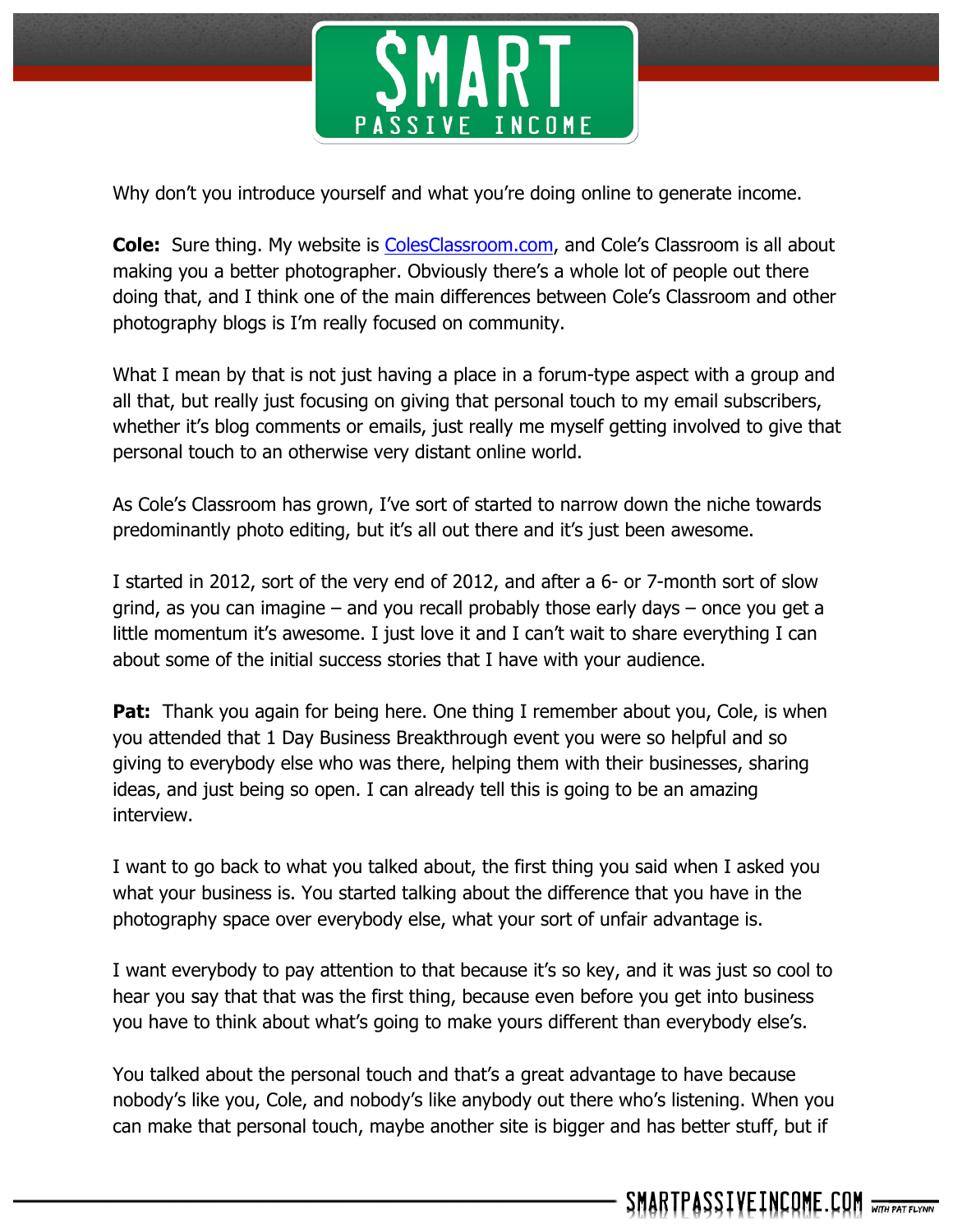

they don't, they're going to more likely gravitate to you because you're the one actually paying attention to them and caring and actually doing things.

What are some examples of how you give a personal touch to your audience?

**Cole:** Sure thing. Like I sort of mentioned, but I can definitely go into more detail, the hardest thing is as you grow and as the audience grows and you have more blog comments, you have more YouTube comments, you have more people emailing you, whether it's questions or just to say hello – as you grow in general and as I'm experiencing now, it does get harder to sort of keep up with that personal touch.

But in terms of touch in what I've done and what I still feel I'm keeping up with pretty well, it's the simple things really. It's just simply responding, giving that person an email reply and thanking them for giving you some kind words, or responding to those blog comments, answering their questions.

Most recently I've launched an actual Facebook group. I've sort of created this community, and of course it is a free community, and it has grown in about 5 months to about 3,000 members, which is amazing, and I'm in there. I spend time being in there and answering people's questions.

It's just like you with Ask Pat and all of the awesome info that you've provided to your audience, that's what sort of separates you from other podcasts or other blogs, and that's what I'm simply trying to do. Really, to be honest, it's not a matter of me trying to do it to make more money or be more successful. It's because I enjoy giving that personal feedback and giving that personal element.

It's a passion to sort of give that value that I know they aren't getting elsewhere, because a lot of other blogs, what they're expecting is to write an email to someone and they're expecting to not hear anything back. I know you get that a lot. If you respond to someone they're probably a lot of times surprised to hear from you, and that surprise element goes a long way.

**Pat:** That's very true. Over time as the business has grown, it's been really hard for me to respond to everybody, so I've been outsourcing a lot of the responses – not necessarily outsourcing, but I have an executive assistant, Jessica – you heard her in Episode 115 – who responds for me, not as me but for me for certain emails.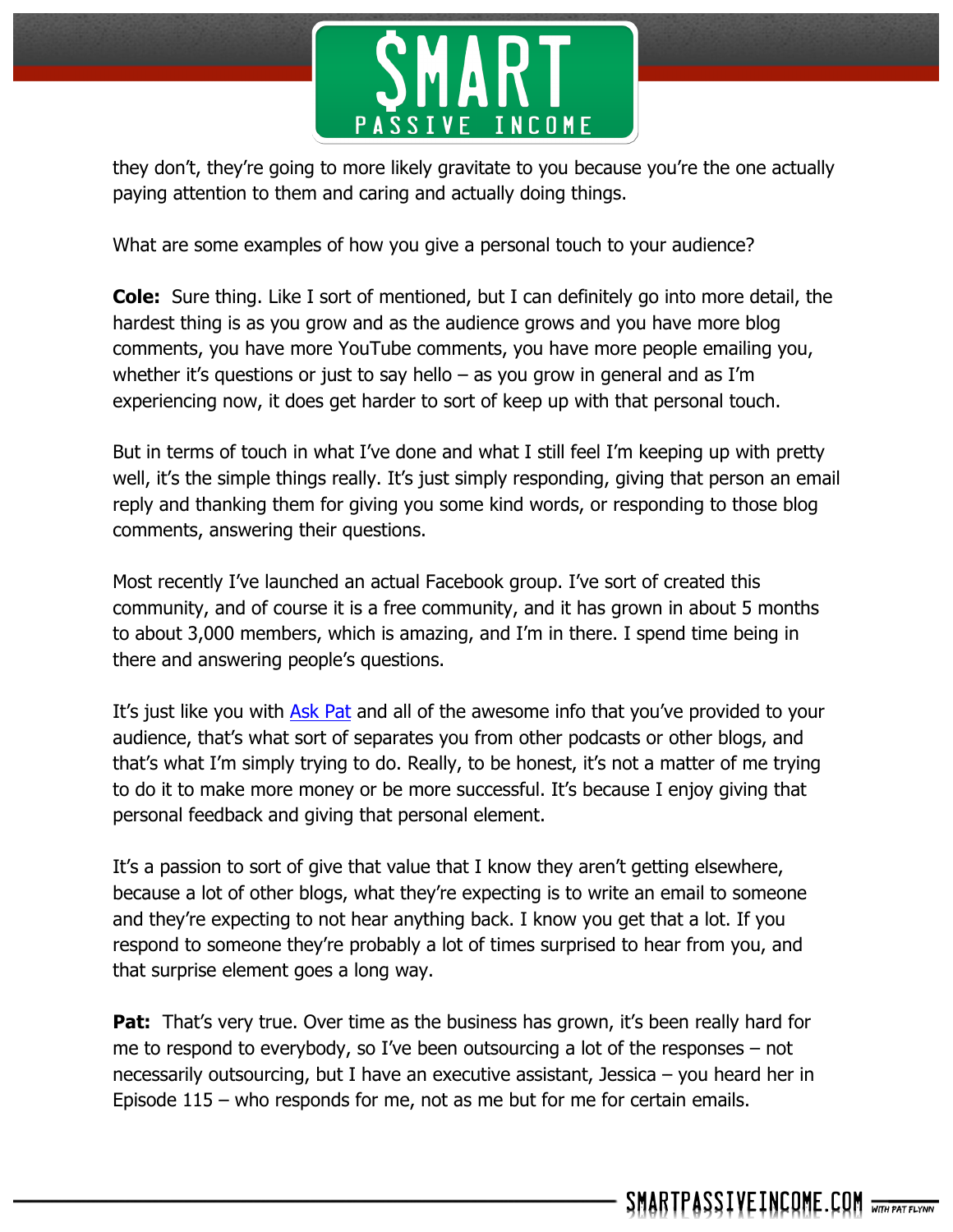

The emails that have to go through to me do get put through to me, and when I respond to those I still get the same effect. "Wow, you actually responded." People often ask, "Is this Jessica or is this Pat?" It's so funny.

Let's rewind and go back to 2012 when you first started this. Did you have a job at the time that you started this site?

**Cole:** Yes. I'll give a really quick background with how I got involved with the online space, and even a little before that. Out of college I started working for a finance company here in San Diego. I think I sort of had some entrepreneurial spirit that I never really totally knew, but me and my buddies at lunch a lot of times would just sort of talk about business ideas. We were trying to think of what we could do to get out of the corporate grind, so to speak. This was in 2008.

One day I had the idea of wedding photography. I got so jazzed on this idea because to me, sort of Mr. Business, I thought, "This is the perfect side gig. It'll happen on the weekends, I'll work during the week, and I can have this extra income." I went and told a few people and they just laughed at me because they said, "You don't even have a camera. You aren't a photographer."

I said, "Well, you know, I understand that, but with the internet I'm sure I can teach myself. At the end of the day if it's not something I enjoy or if it's not something I can do or am good at, I'll just simply have a decent camera."

So I won't go into the details, but the company was born, Cole Joseph Photography, and to this day five years later we have grown through the ranks and become one of the top wedding photographers here in San Diego, and it's just been amazing. That was sort of where my passion for photography started, albeit at a level of purely business, but it quickly turned into passion.

In 2012 I was doing a photo shoot for a fellow internet marketer, a buddy of mine, and I was asking him about his website. Stupidly, or naively I should say, I said, "How's your website doing, man?"

"Oh, it's good."

"Are you making a lot of money on advertisements or what?" I'm sure you've heard that before, Pat, right?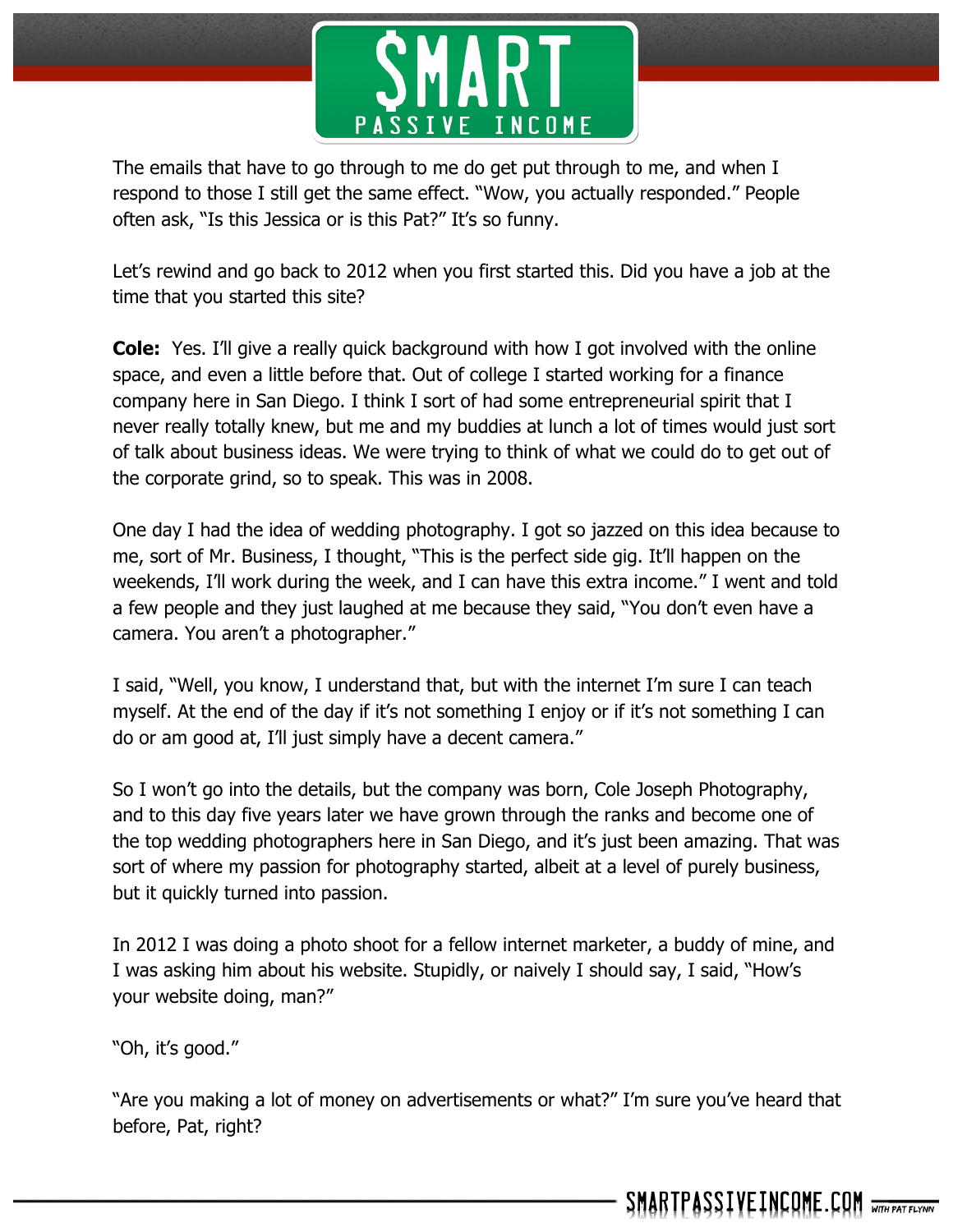

He said, "No, I'm doing these summits," and long story short I picked his brain. I said, "That's funny, dude, because I've been thinking about doing photography online."

He said, "Oh, you'd kill it!" so I went back to the computer and instantly started researching blogging and online business. Slowly after that I came across Smart Passive Income and just sort of hit the ground running. I launched my first YouTube video in October 2012 and it's been a grind, albeit a nice steady run ever since.

**Pat:** So you set up a website, and the first thing you did was you had a YouTube video, which was about what?

**Cole:** Actually it's sort of funny you say that. The first video I ever did was just a runthrough of our exact wedding photography equipment that we take to every wedding. What's funny about that is it's really hard being on video. It's very scary, very intimidating, but I knew right from the get-go that I wanted to not only go after Google, meaning organic – written blog posts, search engine optimization type thing – but I wanted to sort of attack the YouTube market, so to speak.

I was sort of doing a tag team. I did have a blog. I instantly had ColesClassroom.com launched and I was starting to write, but I was also doing YouTube videos. The funny thing was, that first video I think I cropped my head out because the video aspect ratio was different than what I was used to, and I looked and sounded nervous. Then that video I think for the first year had more views than any other video.

It was sort of ironic in my mind that probably the poorest video I had done ended up being the one that sort of helped launch me and get my audience.

**Pat:** That's really cool. I think that's a great story. I really love the fact that when you first started and had these inklings to become an entrepreneur, you went into a niche that you had hardly any experience with. I mean I'm sure you'd taken photos with a digital camera or your phone at the time, but you didn't even have a professional camera, yet you wanted to be a wedding photographer.

That story alone is just really cool and shows that no matter where you're at, you can always make a change in your life.

**Cole:** Totally. I think the thing as well, especially for anyone else listening, maybe they've been following you for a long time and they have their own ideas and they want to do something in the online realm and they want to get a piece of the action but they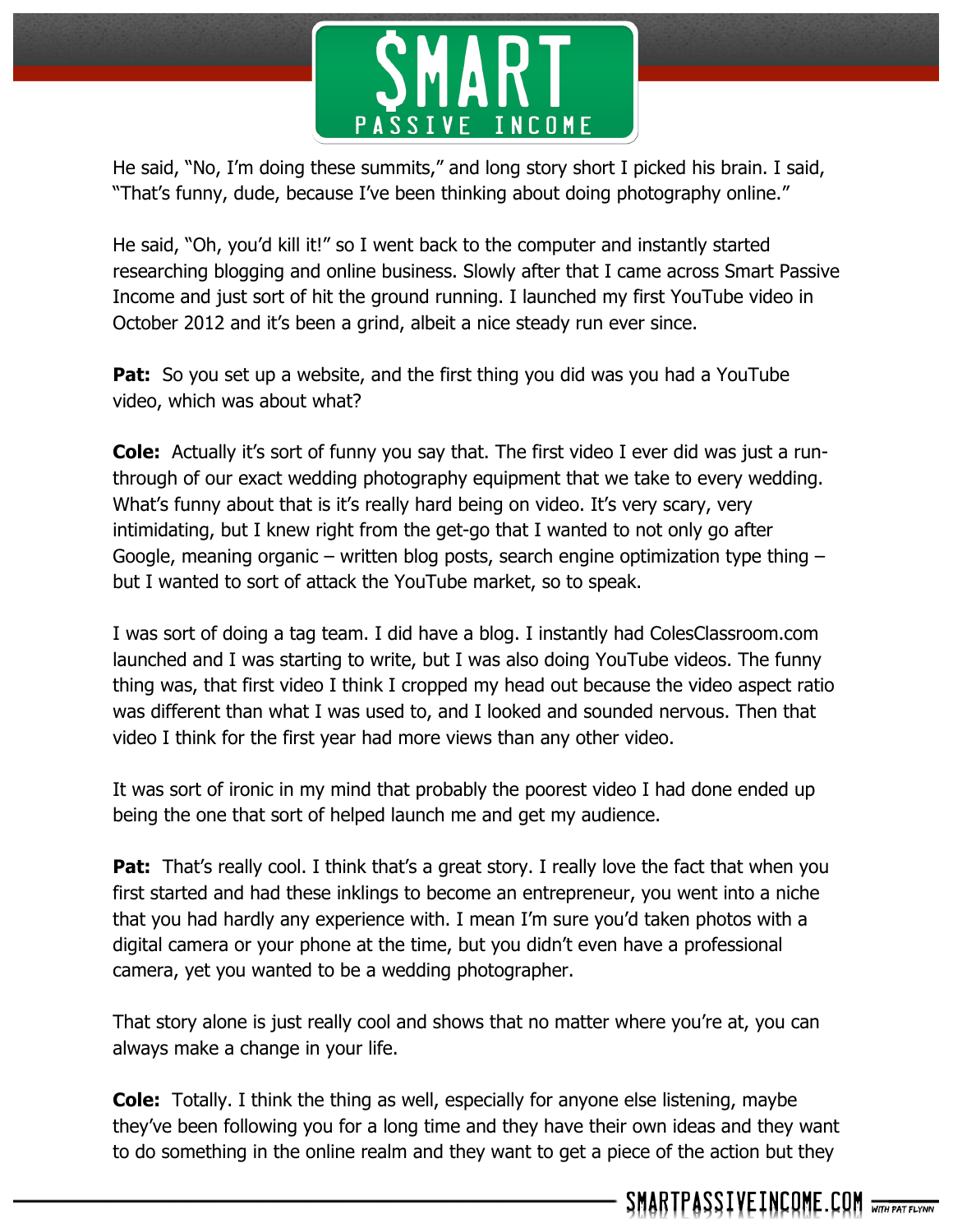

feel they don't have time, it's just like me. Even if time wasn't the issue, it was the fact that I hadn't even owned a camera before.

All I'm trying to say is if you want something bad enough, you're going to make it happen. In this day and age there's so many amazing resources available, from building websites to producing videos. There's so much technology and so much knowledge out there on the web. This is like unprecedented times where it's out there for you to go after and it's just so inspiring.

**Pat:** So you did your work on the weekends, obviously, because you were doing wedding shoots, and you still had your job at the time when you went into wedding photography or did you quit to go full-time?

**Cole:** No, I was definitely still employed. Actually I'm just about one month away to the day of quitting my full-time job, so this is sort of a timely podcast because it's a real exciting time for me. It's time to sort of ramp up and scale up and get away from the corporate job.

**Pat:** So you have this successful photography business. You have a successful online photography-related business, yet you're still working a 9-5 job.

**Cole:** Pretty crazy, I know.

**Pat:** Talk about that. What made you "stick around" for so long?

**Cole:** A lot of people I think when they now know that I'm quitting my job, it's not the cheapest cost of living here in San Diego so people think, "You're crazy to be quitting your job!" They think I'm really risky because I have this house and my wife and "How are you going to do it with just weddings?" and a lot of them don't even know the magnitude that online business can really have. The truth is, I'm really not that risky of a guy.

So to answer your question, I've been able to spend my time smartly enough and work smartly enough that I've been able to juggle all three things. Of course, when you're able to build these things that even if they start on the side and they're growing, on top of your day job which is paying a very nice salary, sometimes it's hard to just walk away because, at the end of the day, I'm still going to be walking away from a very nice amount of money which is a for-sure thing each and every month and putting food on the table.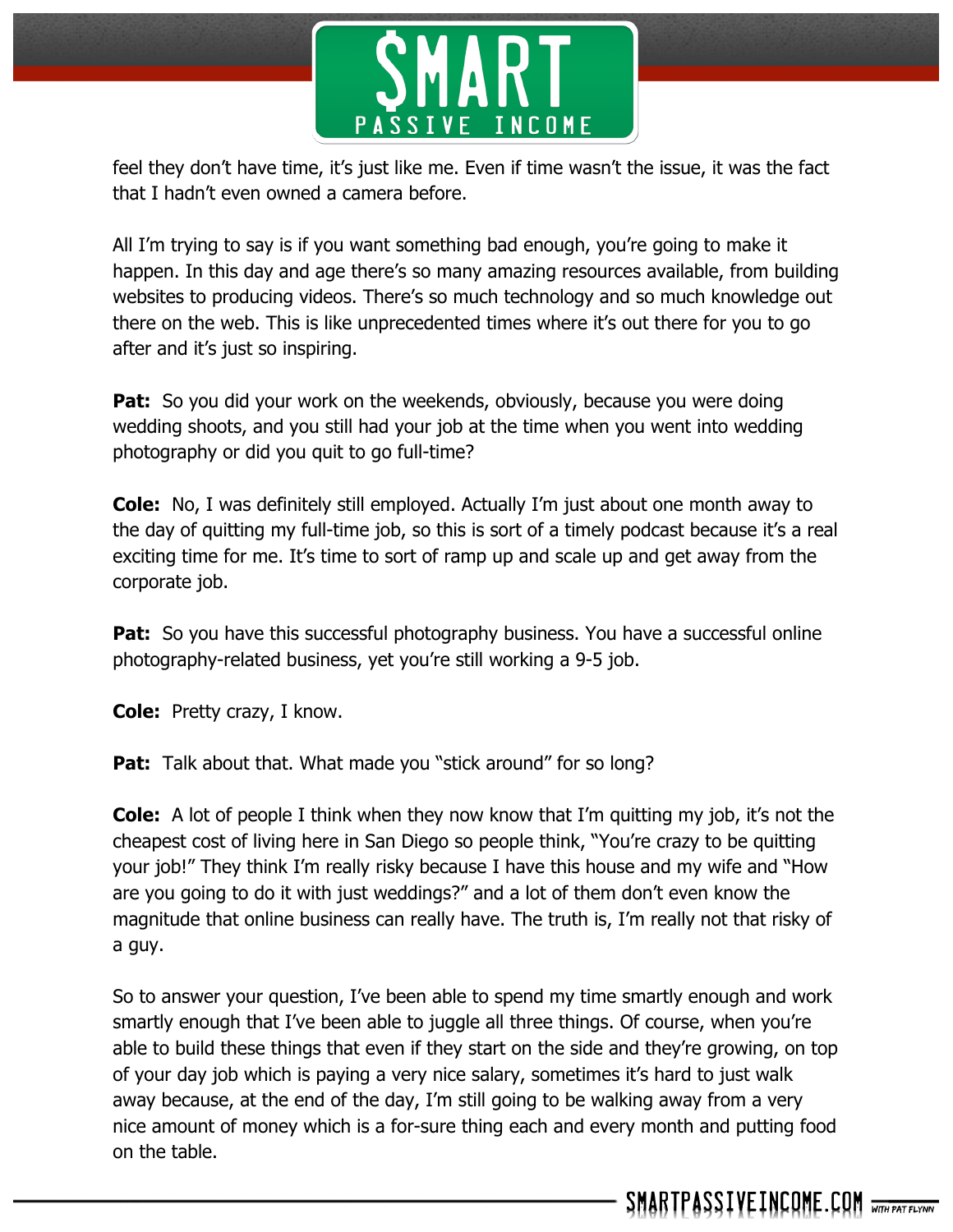

In terms of why I was doing it, it was really just to really just make sure that I was making a financially wise decision and ultimately set myself up to where I could go ahead and quit.

By the way, my wife is quitting as well, so we're doing this double whammy, but by building them both on the side for so long, we now have the confidence that we're going to be okay now, because we've already sort of busted our butt juggling it all for the last couple years.

Pat: Was it until you reached a certain level of savings, or until you reached a certain level of income from the online stuff that you made this decision? Or what really spurred the decision to finally just say, "Okay, it's time to go full-time with this"?

**Cole:** A big switch was sort of made probably about a year ago with me, and the switch was really mentally finally realizing that there's a lot more in life than just making money and working. It wasn't that I ever really wanted to work say 7 days a week juggling three jobs forever, but I sort of moved up that timeline in my head.

I looked at where we've been and, yeah, we've been successful with bringing in money and building businesses and it's been awesome, and that money has really given us freedom to go travel and do really cool things. But what we didn't have was we didn't have time. We didn't have time for each other, for family, for the freedom to go travel to Europe for a couple weeks if we wanted, and not have to worry about going back to a job.

Sort of the big decision point was, "Hey, we aren't getting any younger. You never know what tomorrow will bring, so let's change it up and let's live right now."

**Pat:** Love it. Thank you for being honest with that.

**Cole:** That's not to discount that obviously we wouldn't be making this decision if ColesClassroom hadn't grown to a certain point. I didn't have an actual number in my mind, but this last year, which was my first year of actually monetizing the business, far exceeded my gut goal that I had for 2014. It really sort of opened up the idea that, "Wow, if we did this well with part-time work, I think we could really scale it up nicely if I had an extra 40 hours a week to contribute."

**Pat:** Can you give us some insight on what 2014 was like for you?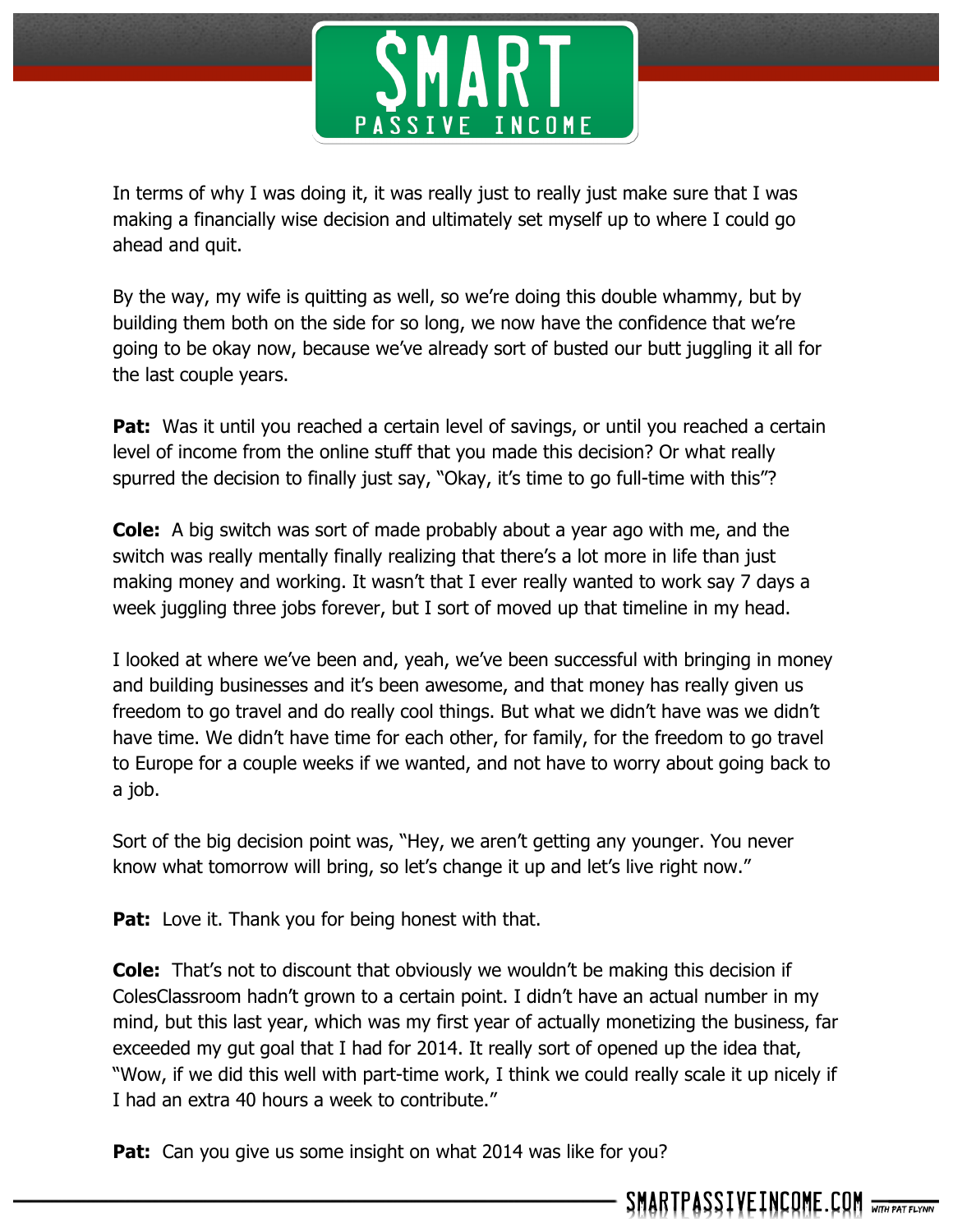

**Cole:** Sure. I launched my first product basically at the end of 2013 in December, so pretty much 2014 was the first clean year start to finish, and I didn't know what to expect in terms of dollars or anything like that.

I had this random number of my head of, "Man, it'd be great if I could make \$50,000," and we passed that I think around the mid-year point. I was thinking, "Wow, this is really good," and I just sort of put pedal to the metal and launched a couple more products and really went for it. We ended up closing out the year at \$135,000 in revenue.

Pat: Dude, congrats. That's awesome!

**Cole:** Thanks so much. It sort of in a way just blew me away, but like I said it just showed me the potential that's there. Today we've grown the email subscribers to over 46,000. We're growing about 150 new subscribers a day organically. I've been running some Facebook boosted post type things and I'll get another 200 or so from that, so I'm definitely just in sort of scale-up mode at the moment, and it feels awesome.

**Pat:** So you started the blog in 2012, then you started posting on YouTube around the same time, and you said you didn't monetize until almost the end of 2013. So you went maybe a year and a half purely providing content.

**Cole:** Totally. It was actually not quite a year and a half, but a little more than a year, so one full year of just purely content, content, and trying to build that audience.

**Pat:** What made you decide to finally monetize? I think that's a big decision that a lot of people have to make. They may spend a lot of time building an audience, or they might have an audience already, and they just kind of struggle with making that decision. "How can I monetize something that I've already done and given away for free?"

Give us your thought process when at the end of 2013 you were ready to monetize your site.

**Cole:** Especially with me or anyone out there who's doing this online thing on the side, it's so nice to get kudos and blog comments, but those don't pay the bills. There wasn't a doubt in my mind when I started it that ultimately I wanted to make money from Cole's Classroom.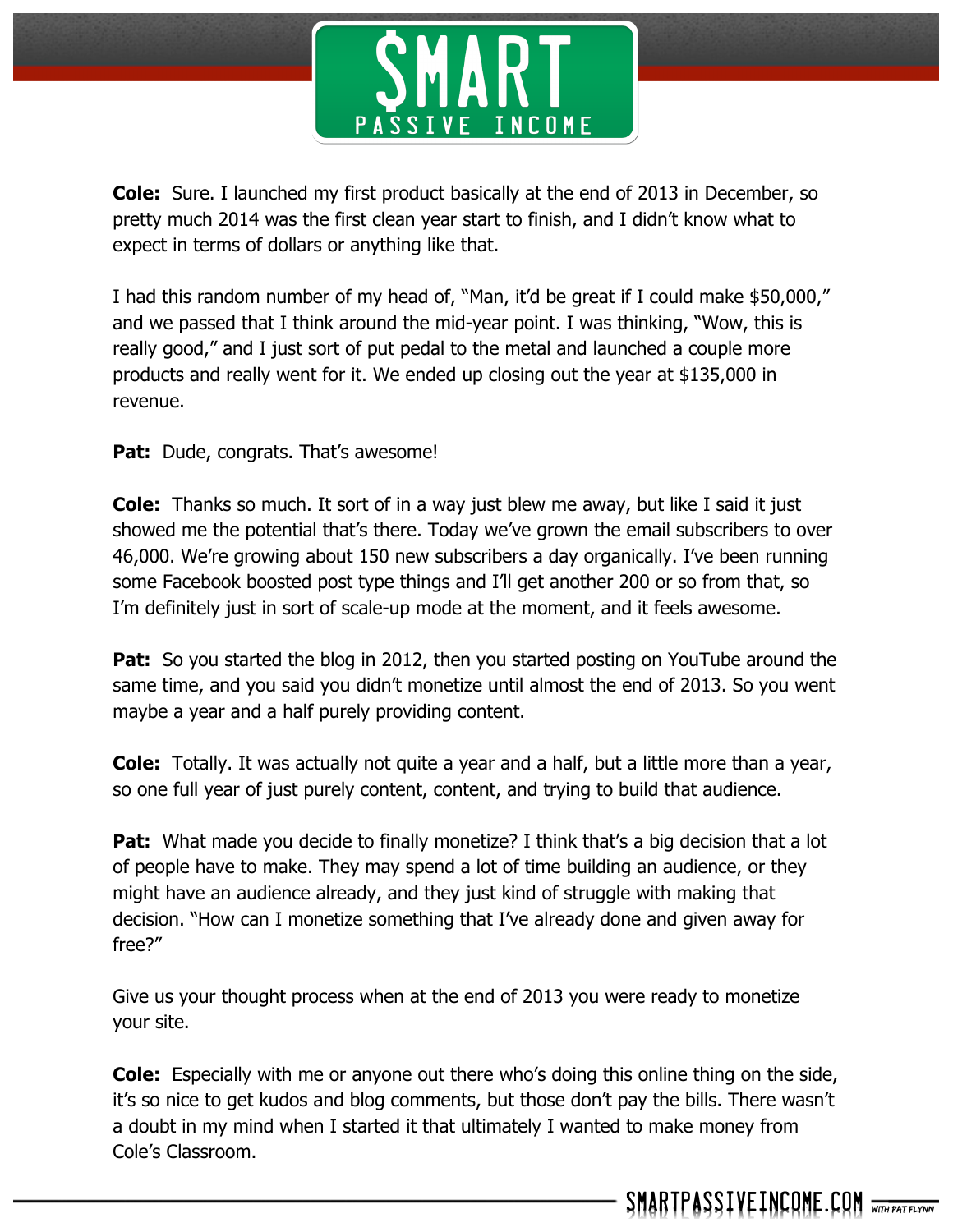

When I launched Cole's Classroom I didn't really have a plan of what that first product was going to look like or what it was going to be. What happened was it just so happened that the one post that sort of got ranked really high on Google and started bringing in most of my traffic was actually on newborn photography.

The sort of funny thing about that is that was actually a guest post. That wasn't one I wrote. Chrystal Cienfuegos Photography in San Diego is an amazing newborn photographer, she's a friend of mine, so we were bringing in all these newborn photographers to the website.

Instantly light bulbs went off in my head and I thought, "Well, there I have it. Give the people what they want. Most of my list at the moment is for newborn photography, so we're going to create a newborn photography course, and naturally I'm going to at least talk to Chrystal and see if she wants to be involved on that."

So we put together an A to Z everything you need to know to become a successful newborn photographer, and that was our first course.

**Pat:** How much did that course sell for?

**Cole:** That course launched at \$197.

**Pat:** Tell us what is this course like? Is it videos? Is it a webinar series where they get access to you?

**Cole:** It's a totally passive video workshop type product. I had a videographer buddy who came over, and obviously we sketched out the outline of, "What is it that people are going to need to know if they want to get into newborn photography?"

In literally one full day with our videographer we just banged it out on the couch in front of the camera. I was basically the host and the teacher, so to speak, helping ask Chrystal these questions that people would want to learn from, and that was it.

We also had a segment where we followed Chrystal on an actual photo shoot, so over a day and a half of actual recording we put it together, edited it down and packaged it up, and that's it. There is no membership type aspect or forum aspect to that course.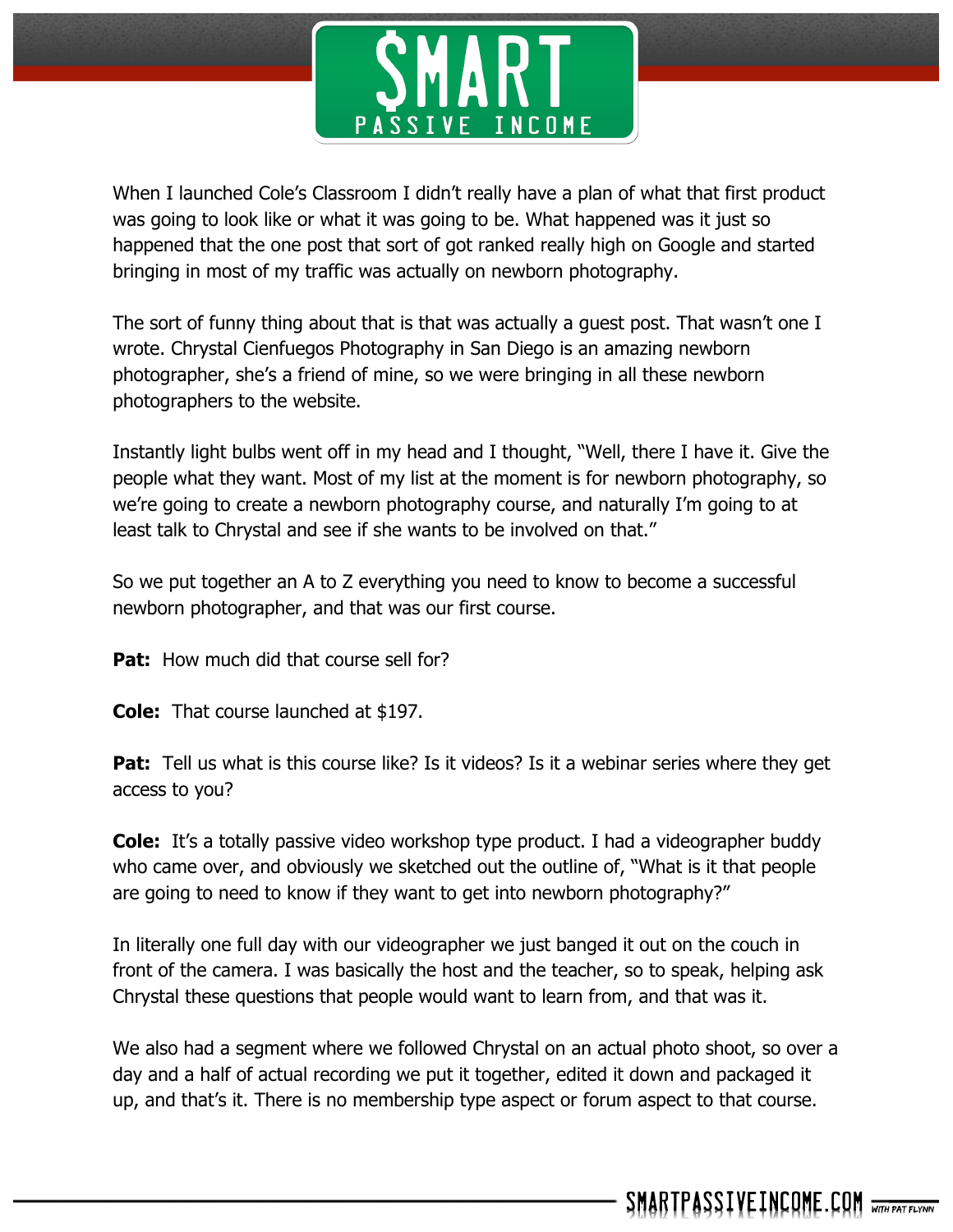

**Pat:** So it's all a complete suite of information with videos and things like that to help people become newborn photographers, put together in a day and a half. Listen to that, everybody. A day and a half. In two days you can have your course ready to go.

**Cole:** Well, that was just the recording.

**Pat:** So obviously it took more time to set it up and things like that. Then walk us through the process. You have this, it's complete, this package is ready to go. Then the marketing of it, before you push out and launch, how did you get people ready for this, or did you just put links on that post and maybe send an email out?

**Cole:** At that time I vaguely remember my list was just shy of 10,000 subscribers, so I had a fairly decent-sized list. It was as simple as marketing it through my list, and at the time I was using Mail Chimp. Of course, I did include links and a banner on that post that to this day is still ranking in Google. But for that initial launch it was just a simple email.

Honestly, I don't even think I had any follow-up emails, and I surely didn't have the list segmented. If I recall, I think the product from that email, I want to say it brought in \$2,500 or \$3,000, or it might have even been a little less.

I think it was somewhere around \$2,000 right away, which isn't a lot of money but at that time I remember when my phone buzzed with that special ring tone I had for Cole's Classroom. It felt like that first sale came within like 60 seconds from when I sent that email.

Instantly you just get this feeling of, "Oh my gosh, I just made \$200 and I'm just sitting here." Obviously that's a little spark to go after it more and more and more, and build more products and give more value.

**Pat:** It just makes me remember my first sale and just kind of being so blown away by it. I had to go outside and walk around a little bit.

**Cole:** It's sort of addicting.

**Pat:** Yeah. And then when I got back to my computer from that walk there was another sale that came through. I was like, "Wow, this passive income thing is for real!"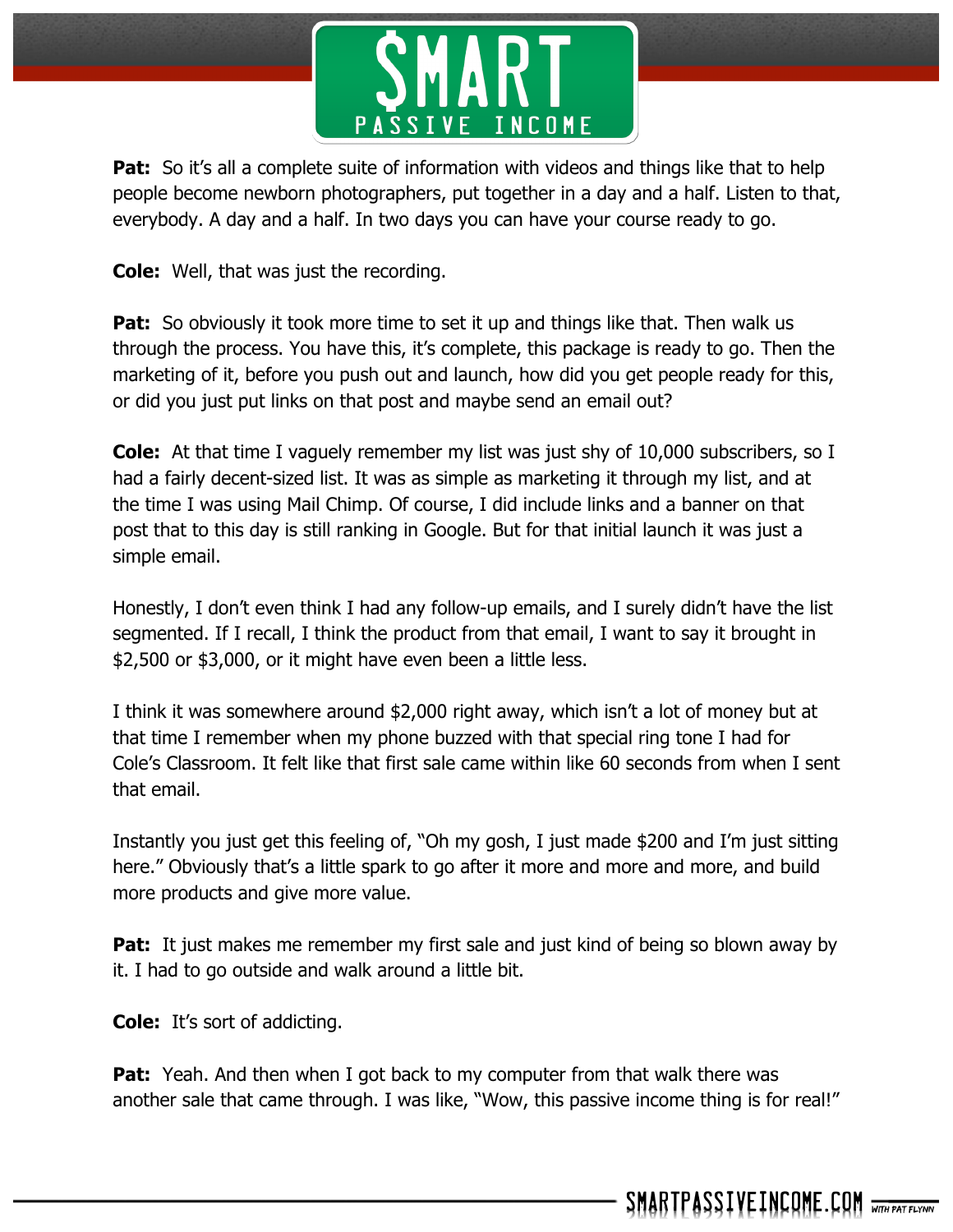

Speaking of passive income, this course is still available I assume. Is it still making sales?

**Cole:** It is. There's actually a full newborn suite of products, because I also have some newborn Lightroom presets, which is a tool for photo editing. They're definitely still probably one of the best-selling products that we have.

I think a lot of that is I'm getting warm leads every single day. As long as that newborn photography tips post is still in Google, when people are searching for newborn photography tips they're seeing my site right at the top. It makes sense that that product is still selling so well because people are looking for help and here it is. "Oh, by the way, if you want more we have this workshop available."

**Pat:** That's really cool, so you have the newborn photography course and you have the Lightroom filters, is that what you said?

**Cole:** Right. They're called Lightroom presets. For anyone who's not a photographer, presets in Lightroom are far more complex than an Instagram filter but it's the same idea. It's basically just bundling a collection of settings, so to speak, so that with one click you can have a different look to your photos when you're editing.

Pat: That's very cool. How are those selling?

**Cole:** Awesome. People love the presets. Your podcast is one of the ones I listen to the most, and I forget who it was but I remember someone on your podcast on one episode talking about "People want to buy tools. Give them tools," I think that idea of, "Just give me the tools." They want something quick. They want a result quick, and I think that's why the presets for me have sold so well.

People see my photos. They see that I'm using the presets. It's easy to show them, in terms of how you apply them, and within 5 minutes they could have purchased it, downloaded it to their computer, imported them into Lightroom, and instantly are applying my custom looks to their photos. So the presets definitely sell good, truthfully a little more so than a lot of my more detailed video workshops.

**Pat:** Interesting, so you have other workshops, too. Let's talk about this tool thing really quick. That was Clay Collins from LeadPages who had mentioned that. He had mentioned if you're going to do a lead magnet, some type of ebook or a give-away, make it short and just make it about the tools. That's what people want. You don't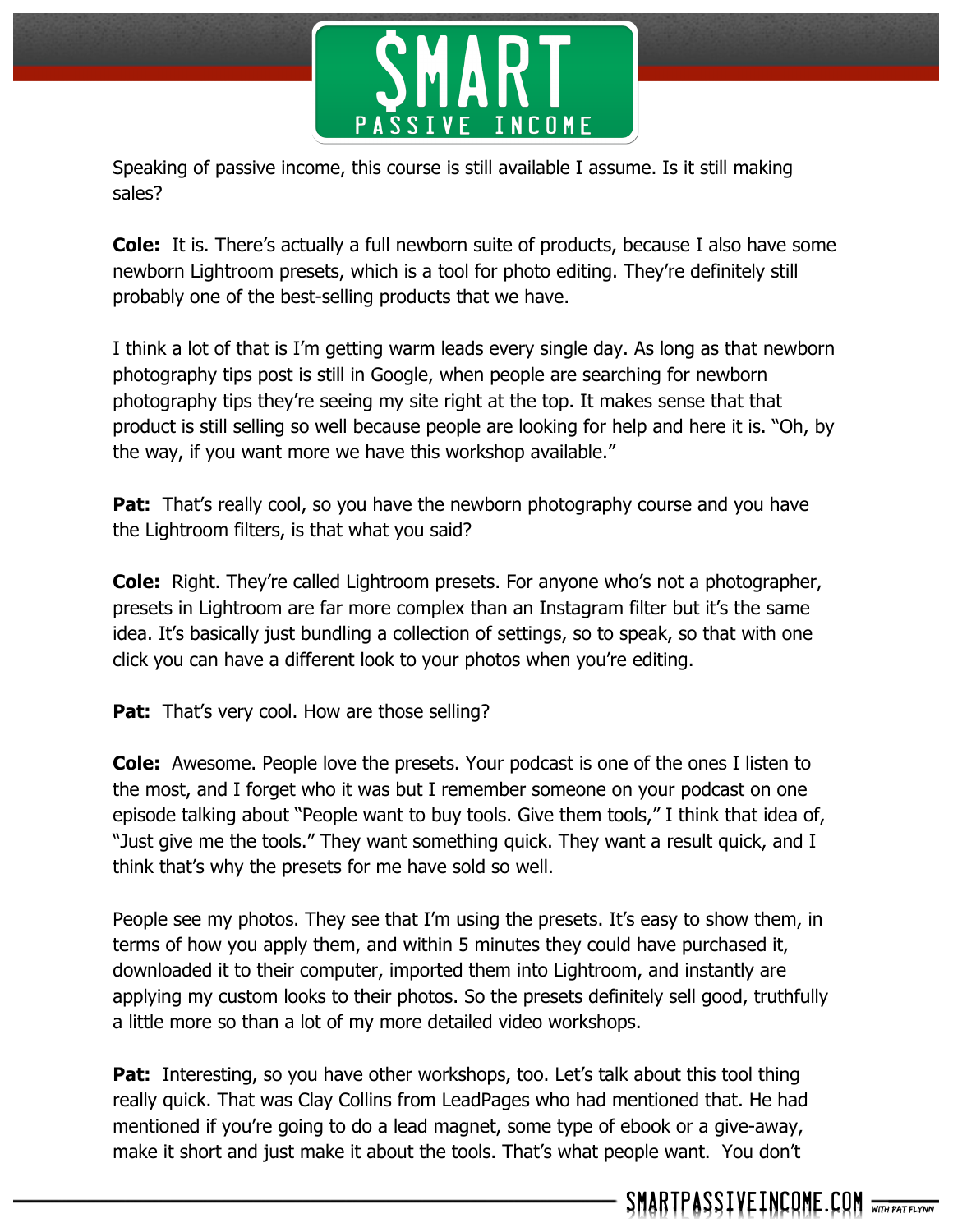

necessarily have to make that lead magnet a 90-page thing that people aren't always going to read anyway, so tools are a fantastic thing.

I know from experience through selling the **Smart Podcast Player that it's just such a** cool feeling to see people purchase something and use it and get what they paid for right then and there, as opposed to information which people first have to consume and then put into action, and then even then they might not get the same results.

**Cole:** Totally. And it's funny that you mention Clay Collins. That was the first webinar that I think I ever watched, which was the one that you did with him on LeadPages and getting subscribers. That was also the first product that I ever purchased on a webinar. I didn't mean to go and listen and end up coming out purchasing something, but I did. That was really what lit the spark at Cole's Classroom was getting **LeadPages**.

This isn't any sort of paid endorsement. I'm not even an affiliate of LeadPages, but literally it just ramped up my email subscriber list so much that, from that point forward, it's how I've been able to bring on so many new email subscribers. My presets optin page, over a year's worth of data, still has an average conversion of 65%.

**Pat:** This really excites me, Cole, when you talk about LeadPages like this. If most of you don't know already, I'm an advisor for the company, and just to hear these types of things, which I hear all the time, is really cool.

Can you give us more specific tactics and strategies on how you're building your email list, whether they're related to LeadPages or not? You don't need LeadPages obviously to build a list. You can run a lot of the same tactics without it, but how are you building your list? You mentioned a landing page for your presets. How are you promoting that landing page and what are you offering?

**Cole:** Sure thing. My main lead magnet is simply 15 free Lightroom presets. A long time ago I knew that I needed something really valuable that people would want so I could build my list, and I came up with that even before I knew I was ultimately going to sell presets.

I use LeadPages because, quite frankly, I'm not a graphic designer. I'm not very good at it at all, and I'm definitely not a web designer. It's just so easy to make a page that really converts really well.

**Pat:** I swear I didn't pay you to say this, for everybody out there listening.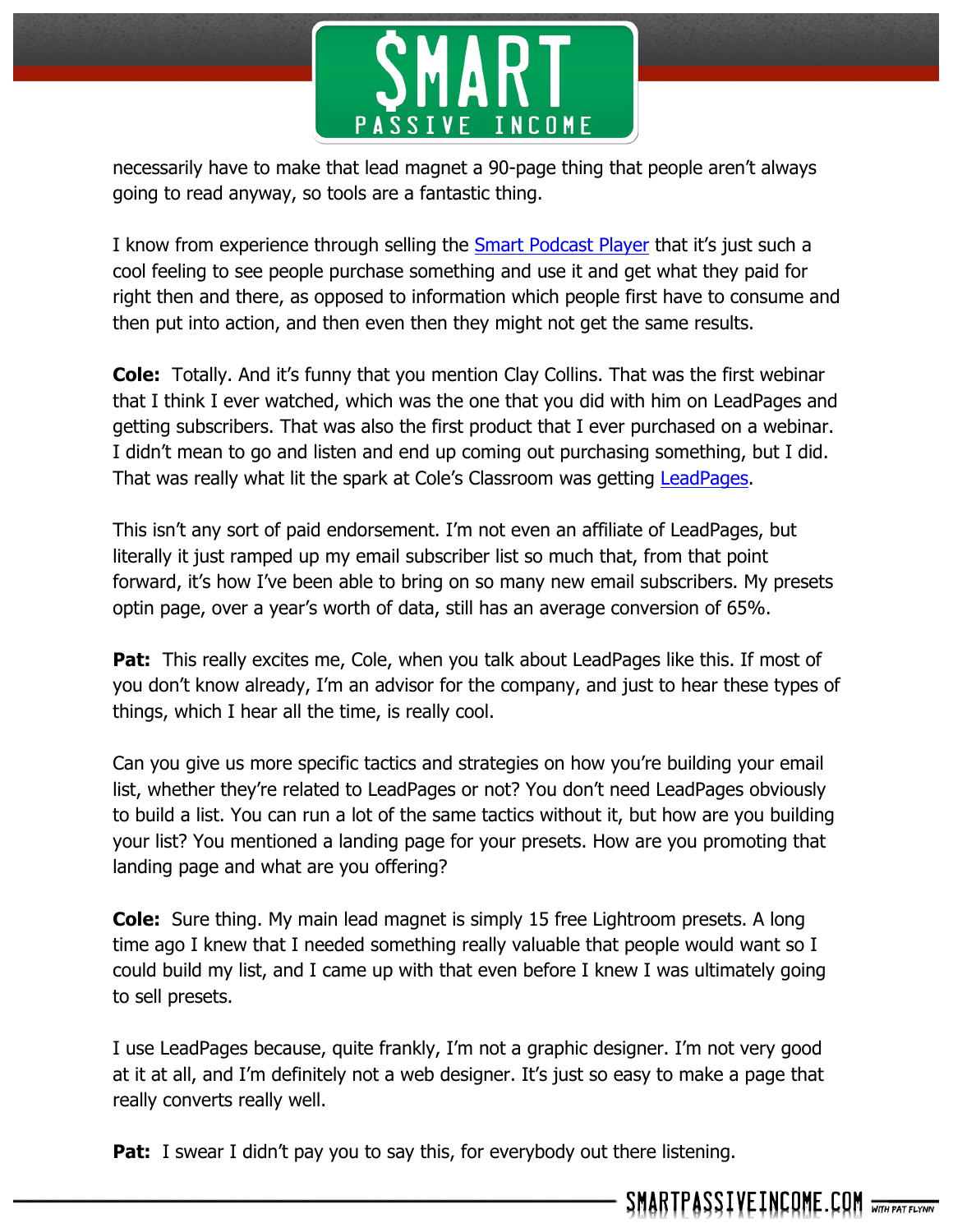

**Cole:** No, that's the truth. There's so many other people out there that also aren't web designers, so for me it's just so simple and easy. And I like stats, so it's nice that they have it so you can split test. Anyway, LeadPages is awesome.

The way I use is LeadPages is I have my one actual lead page, and the funny thing is at the time it was what they would label as their simple lead page or lead conversion or optin page, and I'm using the stock photo that they have on their template of some attractive girl looking at the optin box.

I just said, "Well, let's give it a shot and see how the statistics go, and if the conversion is failing I'll try a different photo," and with this 70% conversion at the time I thought, "There's no reason to change it."

On my website I have various lead boxes. In terms of my strategy, what I have is by blog category, so if someone is on a blog post about wedding photography I have a button which links to a lead box that is basically targeted with my copy, my words, to try to appeal to wedding photographers, to give them more wedding photography info. On a photo editing blog post I have something targeted like, "Hey, sign up and get my free presets."

In addition to LeadPages and lead boxes I use Optin Monster, so I have an optin popup that actually converts very well, too. That converts about 6-7% in terms of cold traffic coming to the site.

And like I mentioned at the beginning, I just now started with Facebook ads, but really it's more of a Facebook boosted post, which has been working really, really well for me for those presets, and I send them straight to the LeadPage. I don't even mess with having them go to my website. I just want them to go straight to that 65% converting LeadPage.

**Pat:** Because that's where they get on your list, and then you can take care of them from there.

**Cole:** Right, and on Facebook right now my average client acquisition cost on those subscribers on my ad spend is no more than 20 cents a pop.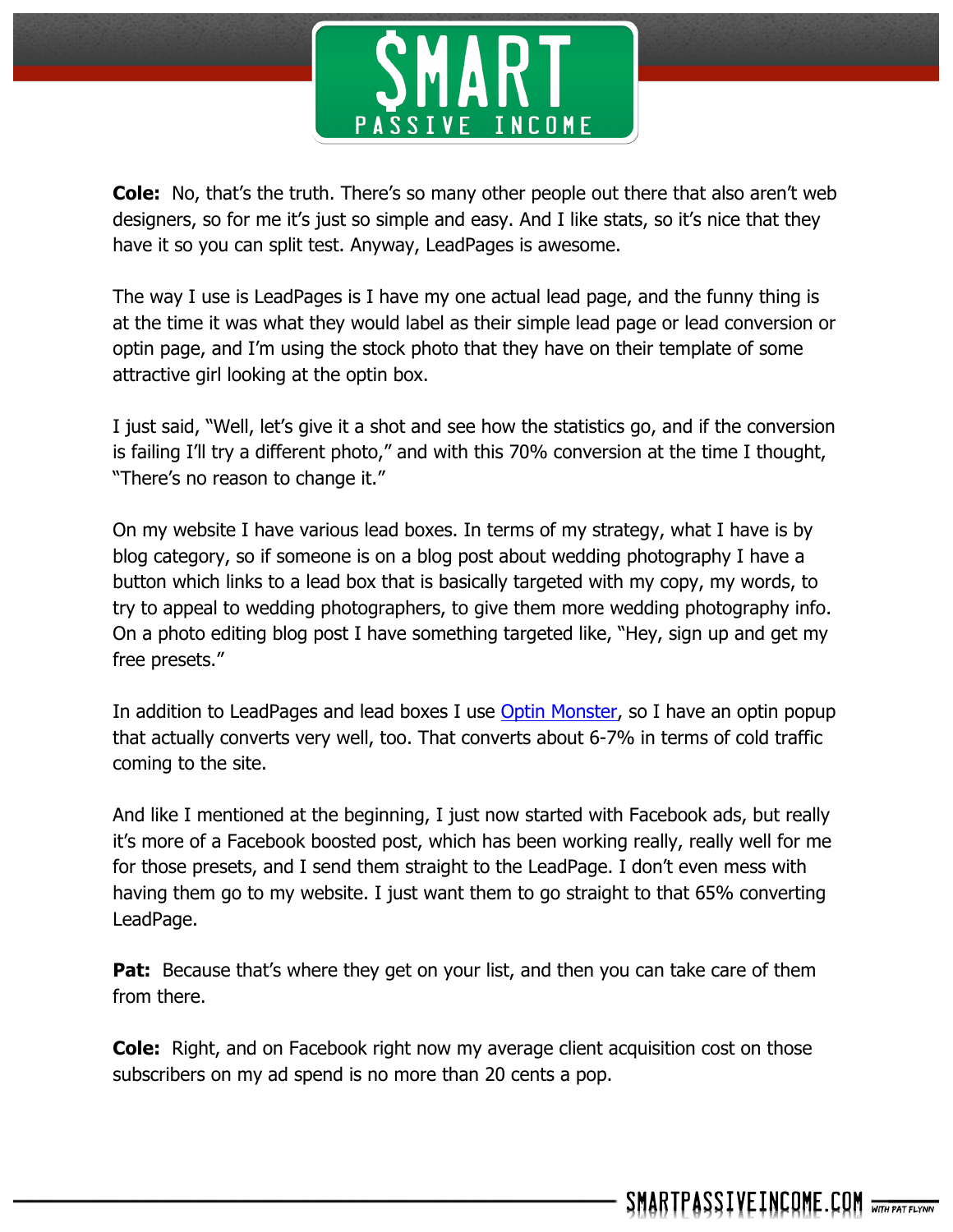

**Pat:** So you're paying essentially through Facebook ads 20 cents per email that's coming into your email list. Then of course you take them through a process where eventually you pitch them something.

Can you go through the process of what happens when people subscribe to your list? Do you have those lists segmented based off of those types of posts that you mentioned earlier?

**Cole:** I did. As you remember when we had dinner, I actually had moved from Mail Chimp over to Ontraport. Without going into details, I've since moved to Infusionsoft, which I'm loving, so I'm with Infusionsoft now.

With Ontraport I had set up different funnels so that if someone came in for wedding photography they were in the wedding photography funnel. What that consisted of wasn't even products. That's just pure content, which obviously would be tied to that subject. Then there's photo editing, and then I even have a category which is beginner photography.

What I realized from the statistics was, sort of much to my dismay, I really was hoping to have more people coming in from a wider variety of those topics, and I didn't see that at all. Most of my subscribers are coming in to learn about photo editing. They're coming in for me to teach them about Lightroom.

With that said, I didn't want to have all these funnels if most of the people weren't even entering the funnels to begin with, so with Infusionsoft, the way my funnel and my sequences look is they opt in and they instantly get their welcome email. It's very personal in tone and it's very appreciative that they're here.

I give them the link where they can go grab their free presets and I let them know, "In the next day or two you're going to get some awesome stuff from me, so make sure to stick around because I'm going to send you my very best tutorials, the most popular ones I've ever published."

The very next day I give them their very first tutorial, which is one on Lightroom, fixing skin tones in photo editing. But before I go into the content there I actually start off the top of the email letting them know a little bit more about myself, because I want to let them know I'm a real person and they're hearing from me.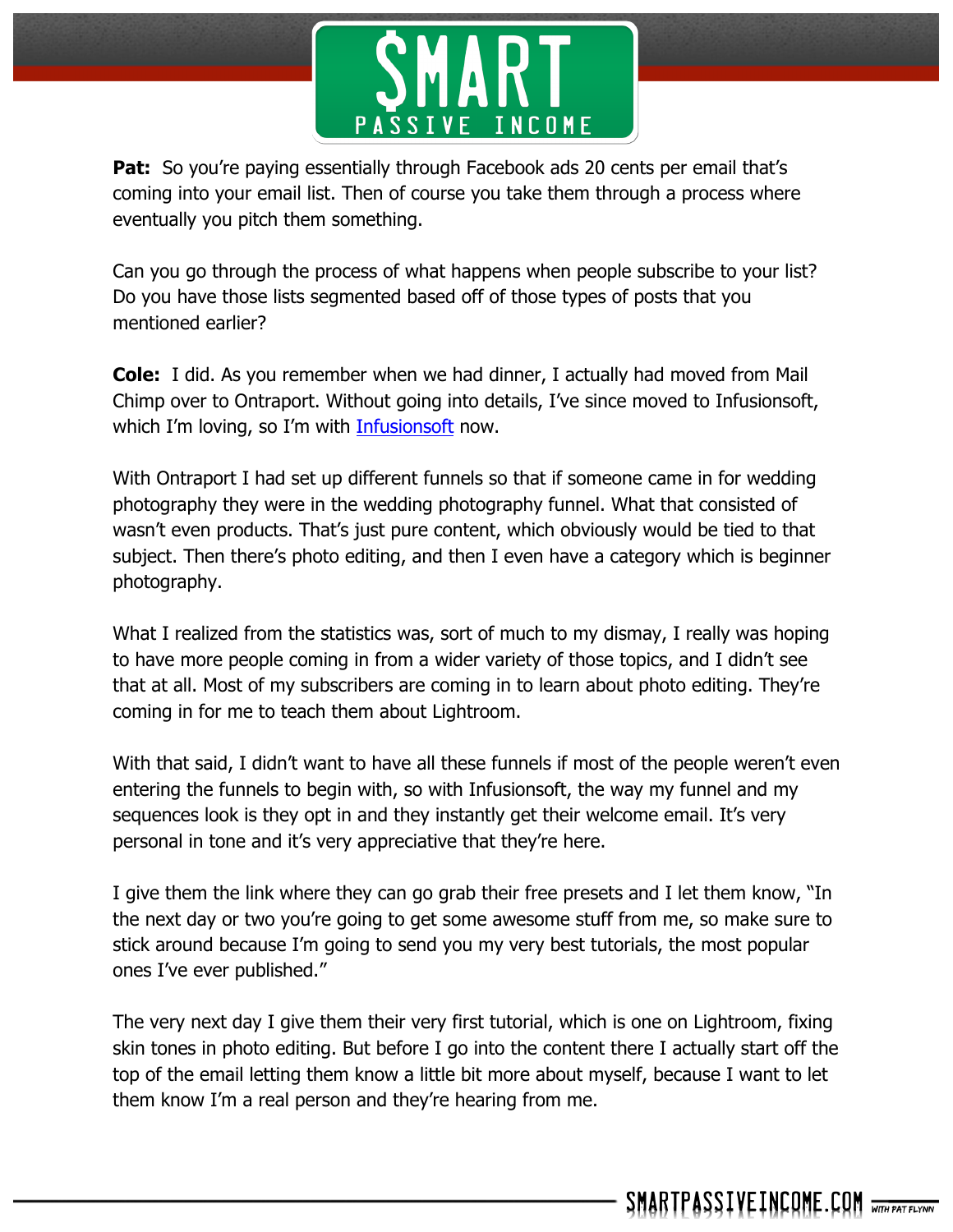

I have a couple photos, and I sort of talk about the photos. One of them is me playing guitar, and I talk about my band. Another one is Nicole, my wife, with our little dog, Chloe, our little Yorkie. The whole point is to sort of really quickly show them, "a) thanks for being here, b) I'm a real person, and more importantly I've got a lot of value to send you, so stick around."

I think right now I have 15 different emails in the sequence. I do about 3 or 4 of pure content and then I have a product that I offer them or show them if they want to learn more. I am planning on revising that and really putting in some sort of if/then type logic, but since I've just literally moved to Infusionsoft two weeks ago I haven't got to that point.

**Pat:** I still think it's really insightful what you talked about, where you set up these funnels but then you realized that just one of them is really the one that was taking off for you, so you sort of shifted gears. Like you said at the beginning of the podcast, you're sort of niching down even further.

**Cole:** Yeah, totally. I think like you say, the riches are in the niches. Photography is such a general topic. It's so broad. Even at the 1 Day Business Breakthrough and just anything, it's so important to try to find your target client or your ideal audience, and it's hard.

I sort of started off with that wide net. I know wedding photography so I had wedding photography, and I know editing really well. Then I have business stuff. I'm a business man. I love talking about it and really, really some of my best stuff is on pricing and business, but unfortunately those are some of the least-visited blog posts I have.

It's sort of like don't fight the tide. If the data is showing me that the people want photo editing help or photo editing tools, then I should probably put a lot of my focus there.

**Pat:** Do you ever battle with the fact that this might not be going down the direction you thought it would be going down, in terms of now you're starting to become the "Help me edit" guy or the Lightroom guy? Do you ever think about that?

**Cole:** I haven't because fortunately even before I started Cole's Classroom I became an editing guy. I enjoyed it and I really was on a mission to try and develop a process that was so efficient and so effective, and I sort of did. I had to.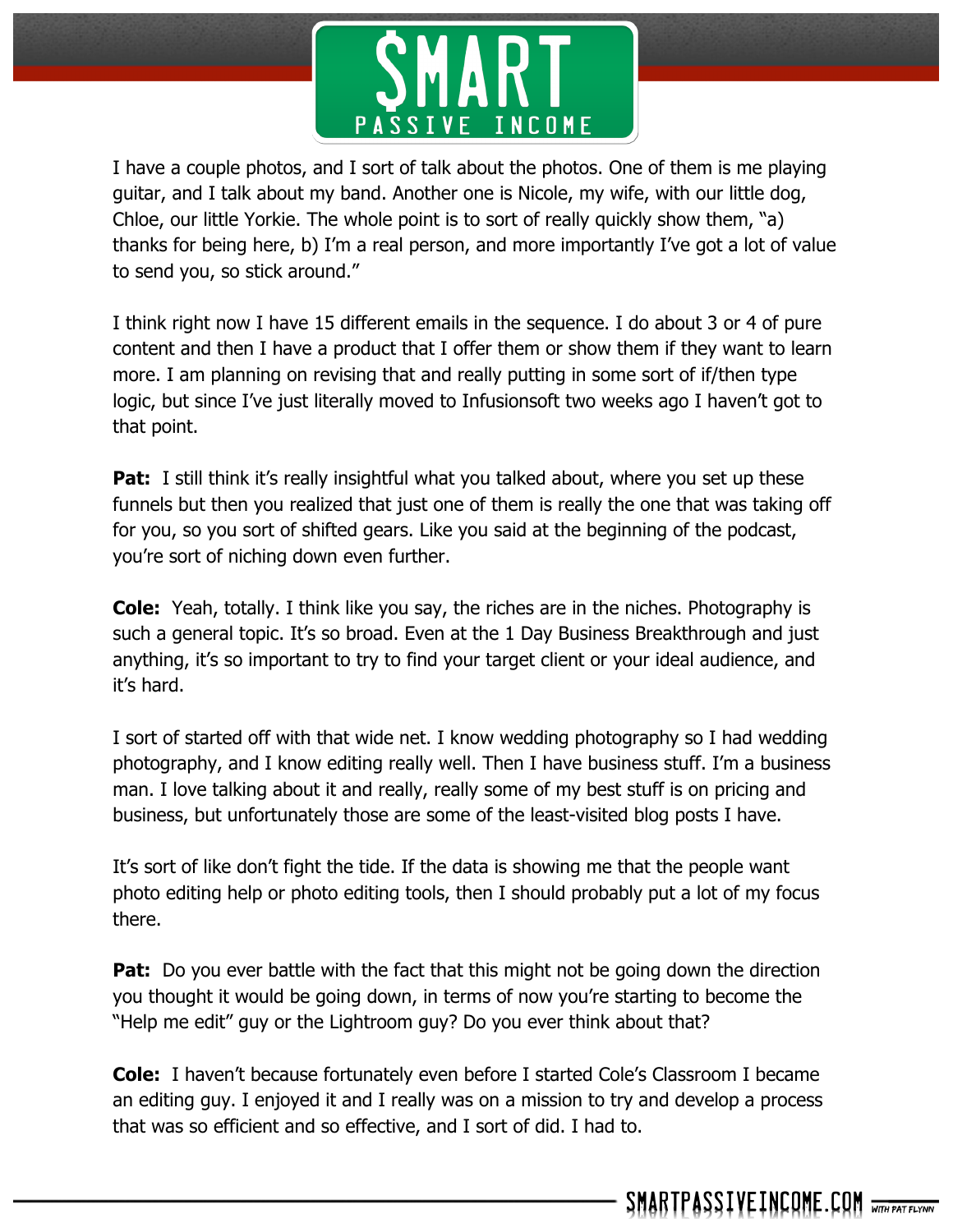

The first year that I was doing weddings, I was doing it on top of my full-time day job and we did 20 weddings that year. I literally couldn't afford to spend 24 hours editing for every wedding that we shot. I didn't want to and that just eats into your profits.

So to answer your question, no. I'm okay with being the editing guy. Quite frankly, I'm starting to become known as the Lightroom guy and I'm okay with that because it's something that I've put a lot of time and heart into becoming an expert in.

**Pat:** I'm also thinking about myself because at Smart Passive Income we do a ton of different experiments in all different types of platforms and niches and things like that. I would feel like if I just stuck with podcasts, and everything became only podcasts and I became known as the podcasting guy, there would be this whole group of people that I would be leaving behind.

I think a lot of people would feel the same way, and I want to have a conversation about this just in case they're met with something like this in the future. It's important to look at Analytics and see what's working for you and go down that direction, but then there's a line there. Who might you be leaving behind, and should you even worry about them?

Like what if you became known as the editing guy, but you're still getting all these newborn photographers in? Maybe you just happen to be in a great situation because editing applies in all different facets of photography.

**Cole:** Totally. I really don't have an intention on nicheing it down to where that's the only content that I'm showing, because I still want to give value in more ways than just editing help, especially with my passion being on the business side of things as well.

But in terms of your example, Pat, it's somewhat different. I understand what you're saying about podcasts. You don't want to only do podcasts if there's other people that live elsewhere and want to see you on YouTube and all that kind of stuff, but I think the difference would be that's a different platform but it's potentially the same content. You're just delivering it in a different manner, and I'm a believer in that.

That's why I do YouTube videos, and I'm actually thinking about getting into podcasting because I think there's pros and cons to each, but there's so much value to be had when you can hear the voice on a podcast, or when you can actually see an online tutorial or whatever.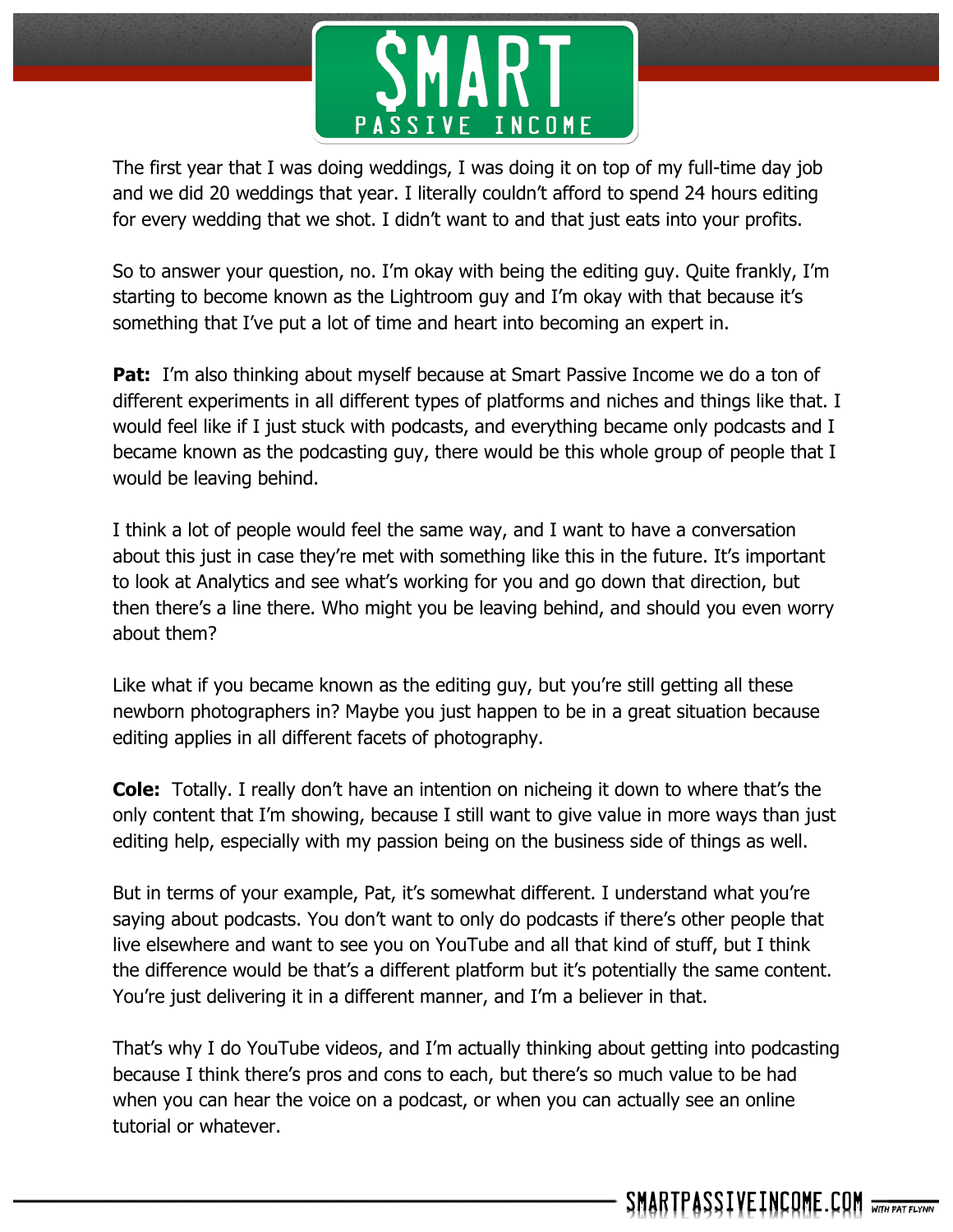

So I'm right there with you, but I would suggest and advise – not that I think you're going to do it – but keep doing it all if you've got the time for it, because you definitely will reach other people. Some will prefer the podcast and some like to read on the blog posts.

**Pat:** Right. I know that I came to a point a year and a half ago where I had to make a decision to expand on these other platforms, or for some it's going back to these platforms, like YouTube which I left behind but I'm now back with SPI TV.

Do I do that and burn out and risk the chance of having each of those things be just not up to par, or do I hire more people to make that happen? As most people know, I've hired people – not employees but contractors – and I've worked with a lot of people to help me produce the things I want to produce to get into all these different spaces.

I know I'm sort of unique in that position in the online world, where I feel like I have to keep trying new things for the purposes of seeing how I can win with it or fail with it, to help other people in case that happens to be the way that they want to do things. But this isn't a show about me, this a show about you, Cole.

**Cole:** I was just going to make sure I didn't go off on a tangent by continuing on with that thought you had.

**Pat:** Let's bring it back home because we're closing up here. This has just been a fantastic interview, Cole. Why don't you tell us what's on deck for you. So you've built this successful online business and you're about to quit your job. Do you have a specific date on when you're going to do that?

**Cole:** Yeah, my last day is March 5, so it's coming up quick and we can't wait. What the plan is going to be is to really focus on scaling the business. My goal is to just really maximize building the email list, building that community, and have the opportunity to really put out more content.

I hit it hard in the beginning because I had to, and this last probably six months I've scaled back on how much new content I've put out. Luckily the dollars have still been coming in, so that's good, but really I want to get into giving more value and putting out new content.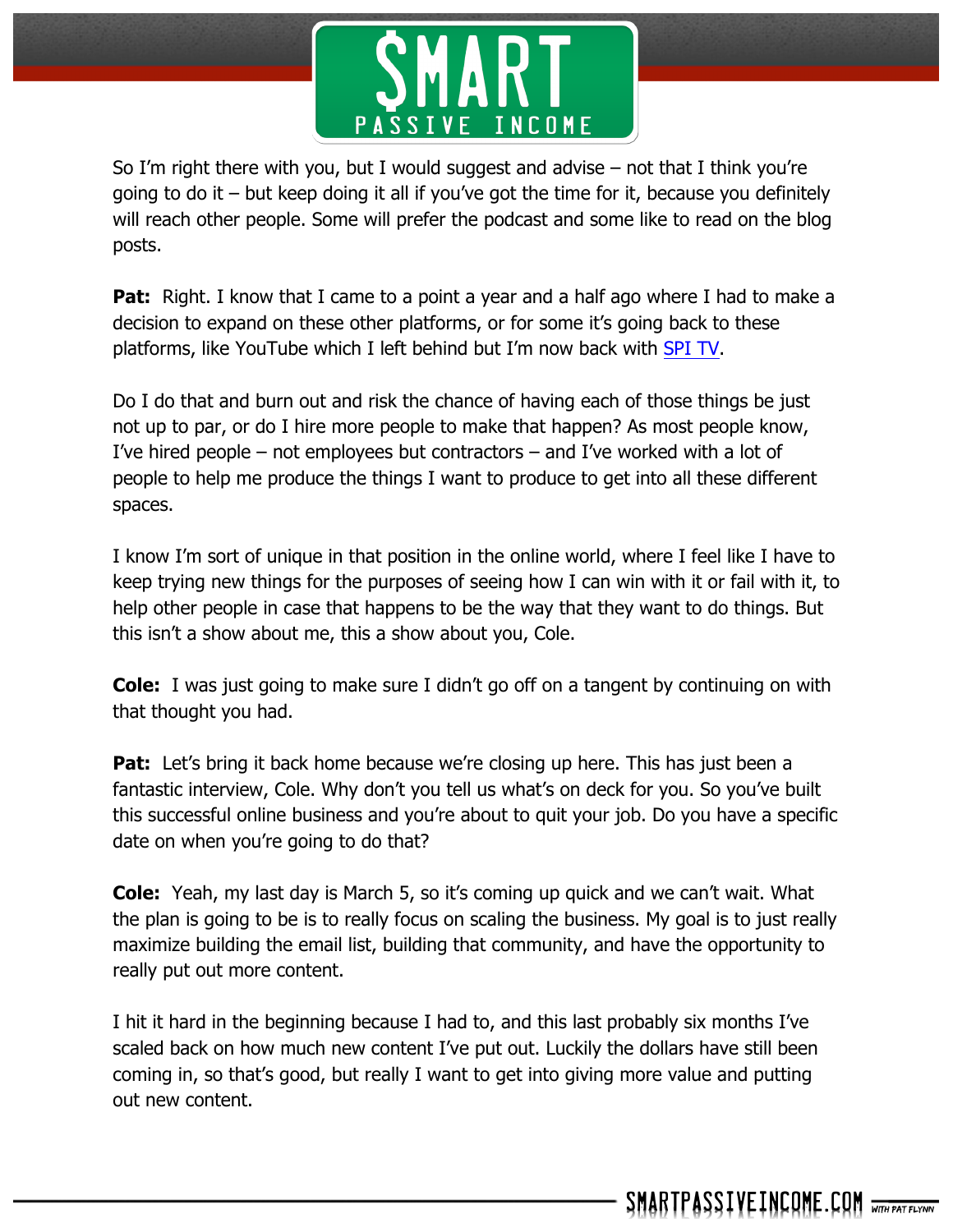

I'm going to have the opportunity to really focus more, and that's been the hardest thing by juggling three different jobs, is to really focus, especially when you have limited time. So I'm most excited about being able to focus and develop some new products. I want to develop a membership sort of aspect to Cole's Classroom.

And I'm actually starting all over again with my sister, who's an executive chef and had recently quit. We just launched a site that I built for her called Kat's Kitchen Collective, so it's going to be interesting. I definitely need the time because I'm trying to scale Cole's Classroom, which has already been up and running, but I'm also helping guide her to build her audience.

It's sort of forcing me to remember what it was like back in those early days. She's off to an amazing start, but it's definitely humbling to go back to those first months.

**Pat:** Right. I felt the same way when I built FoodTruckr. It was nice to get into it again and see where I was, so I can remember how to teach people when they're starting out, too, so that's really cool. Thank you for sharing that, Cole. So your sister quit, you're quitting, and your wife is quitting too.

**Cole:** We're all quitting.

**Pat:** You're far from a bunch of quitters, though. You guys are action takers, so that's so awesome.

Cole, again, thank you so much for sharing your story and these tips with us. It's going to be really, really helpful for people, and this show will go live less than a week after you quit, so I will be the first – using my special time travel tools – to congratulate you on quitting your job. We wish you all the best.

Really quick, would you want to share your website URL one more time, and maybe where else people can connect with you?

**Cole:** Sure. Thanks Pat. It's been awesome. People can find me at ColesClassroom.com. Go over there and grab your free presets. The best way to get a hold of me is through Facebook at the Cole's Classroom page, or even email: cole@colesclassroom.com. Absolutely feel free to send me an email. I'd love to hear from you all.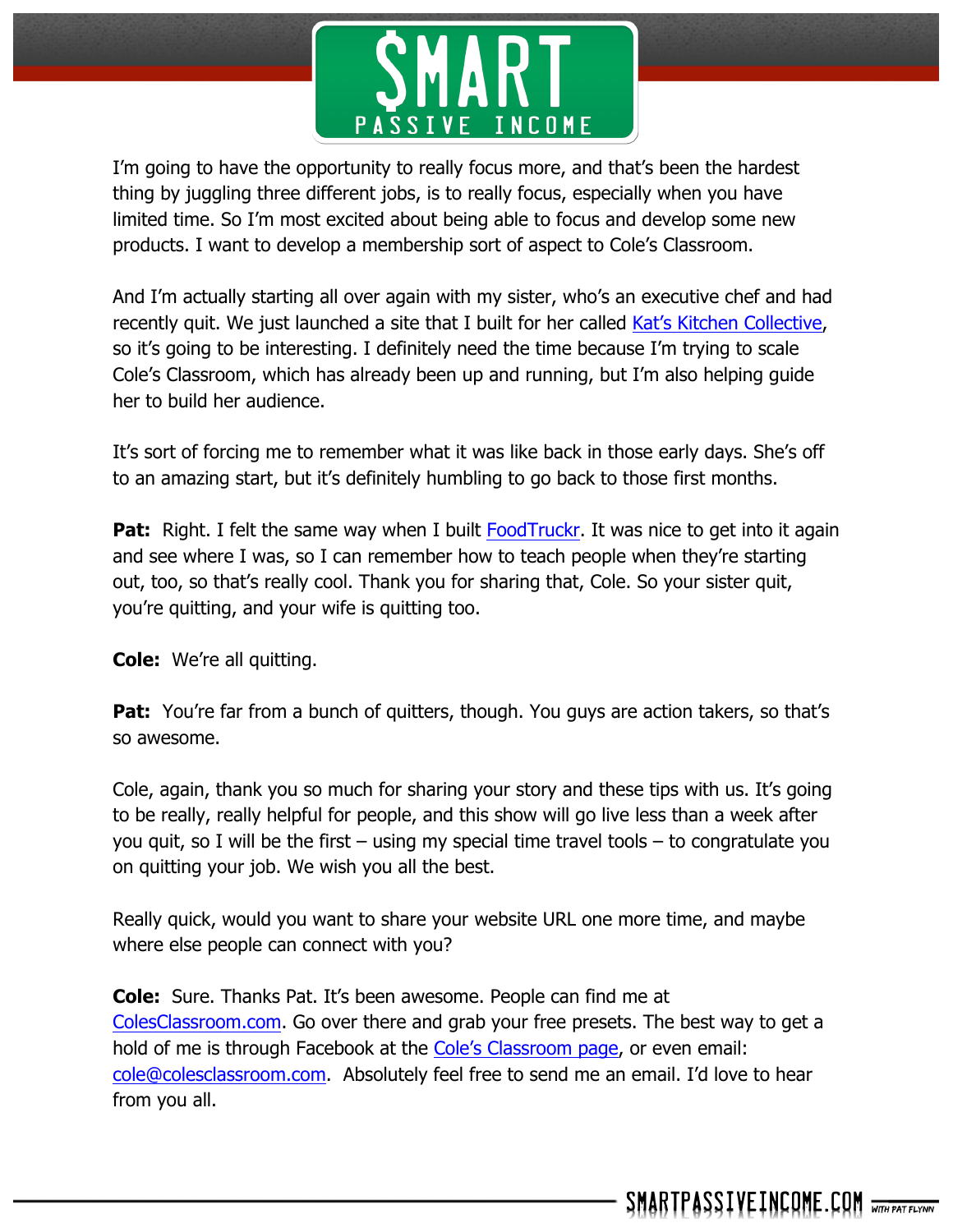

**Pat:** We'll have that all available in the show notes for everybody, so stay tuned and I'll tell you all the information about that. This is Episode 152. Then you can even wish him good luck and congrats on quitting as well on the Facebook page. We'll have all the show notes at SmartPassiveIncome.com/session152.

Cole, you rock, buddy! Thanks for all the inspiration, and we'll have to have dinner again sometime soon.

**Cole:** Sounds great, Pat. Talk soon, man.

Pat: Talk soon.

=====

I hope you enjoyed that episode with Cole Humphus from ColesClassroom.com. Of course we'll have all the show notes available for you at SmartPassiveIncome.com/session152.

Thanks again, Cole, for coming on. We'll have to get dinner again sometime. He and I live fairly close to each other so we'll hang out, and I'll keep you up-to-date on his stuff too, because he's got some great things going on. Today actually he did a webinar – the day I'm recording this – and he was just telling me how pumped he was for it.

So Cole, congratulations, well done, and thank you for sharing all your wisdom and your experience. You're such a cool story. I hope it inspires a lot of you out there, and hopefully gets a lot of you to take action, just like what Cole's doing.

Before we go I also want to thank today's sponsors:

99Designs.com is an awesome site, and if you go there you'll get some incredible designs done for your business. If you need any sort of design work done – and we all know that if you're doing stuff online you need design work done at some point  $-$  and if you don't have enough money to hire that one strong designer that can be with you full-time, which I know a lot of you struggle with because design is hard. I was really fortunate to have Photoshop experience, but even then I needed other people's help – you can try 99Designs.com.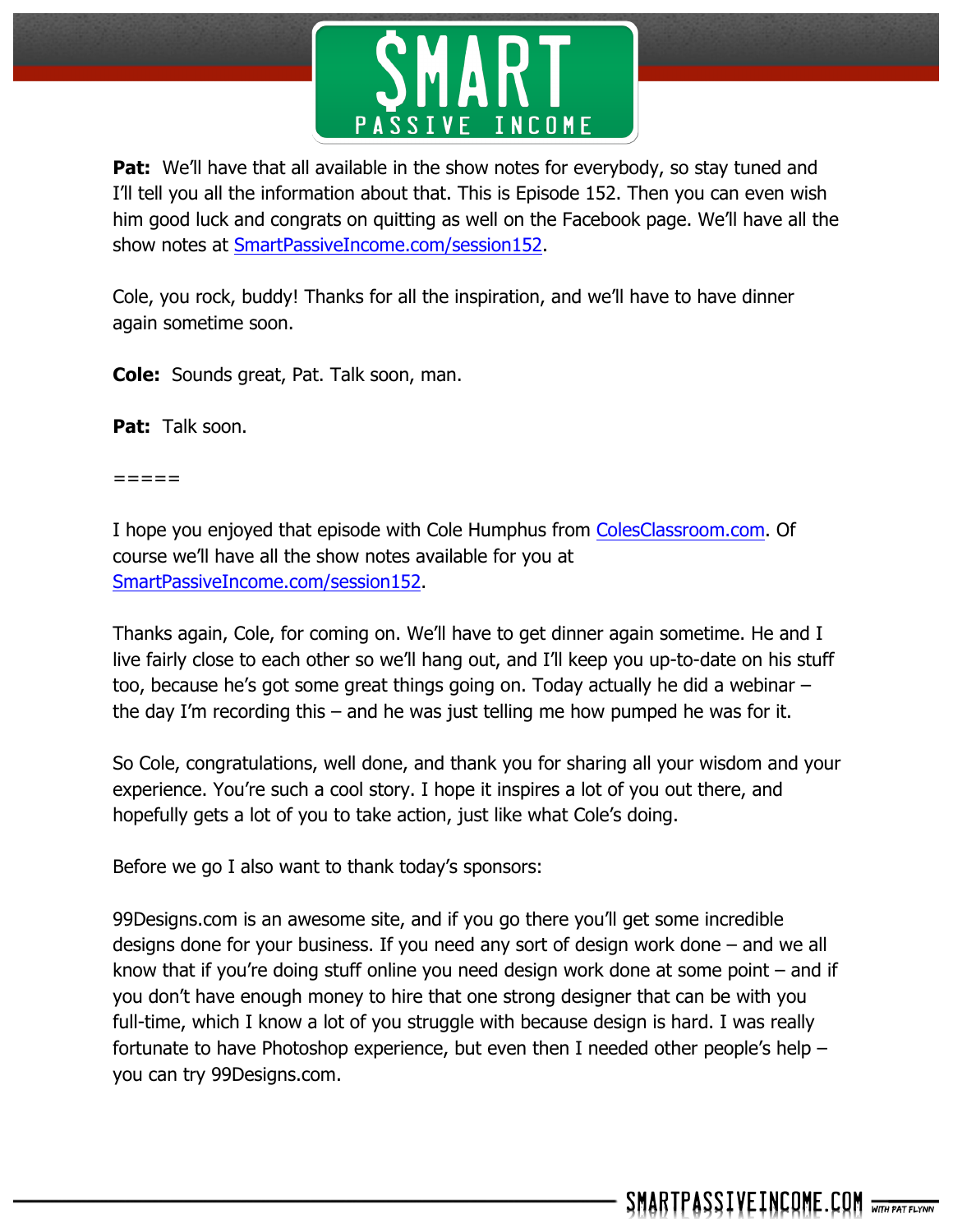

What happens is you put in your description for what you need, and then designers from around the world will compete for that design that you pick. Then they're awarded the money that was put into that job or that contest, I guess you could say.

What's really cool is you can have your friends and family vote on their favorite. You're going to get all these submissions and have a lot to choose from, and if you're not happy you can always get your money back, so check it out.

You can go to 99Designs.com/spi, which gets you a \$99 power pack of services for free, so you can apply that to your next design project.

I also want to thank Audiobooks.com, one of the original sponsors here on the Smart Passive Income podcast. They're so awesome and such nice people, and this is how I listen to books. I listen to books on the go whenever I have the chance, and Audiobooks.com is premium.

If you go to Audiobooks.com/spi you'll get a few things. You'll get a 30-day free trial  $$ yes, 30-day free trial – and you'll get exclusive free access to my Amazon best-selling book, Let Go. You'll get the audio book to that for free. The Kindle version is \$2.99 but you can get the audio book at Audiobooks.com/spi.

This is such a cool deal, plus you can get your first audiobook, in addition to Let Go, on Audiobooks.com. Then if you like the service you can enjoy a new book every single month after that. Again, check it out at Audiobooks.com/spi.

Thank you guys so much for listening, and thank you, Cole, for being our guest on the show today. I can't wait to bring you next week's episode, we've got a ton of great stuff going on.

I hope you all are enjoying SPI TV. If you don't know, I have a TV show. It's not actually a TV show because it's not on television. You can't tune in on your box at home unless you're on iTunes, but you can check it out. It's a video podcast, or on YouTube as well.

If you go to WatchSPI.tv you can check that out. We've had a number of episodes go out. They come out every Friday and people are loving it, and I'm just loving getting back on YouTube and getting in front of you guys in that way.